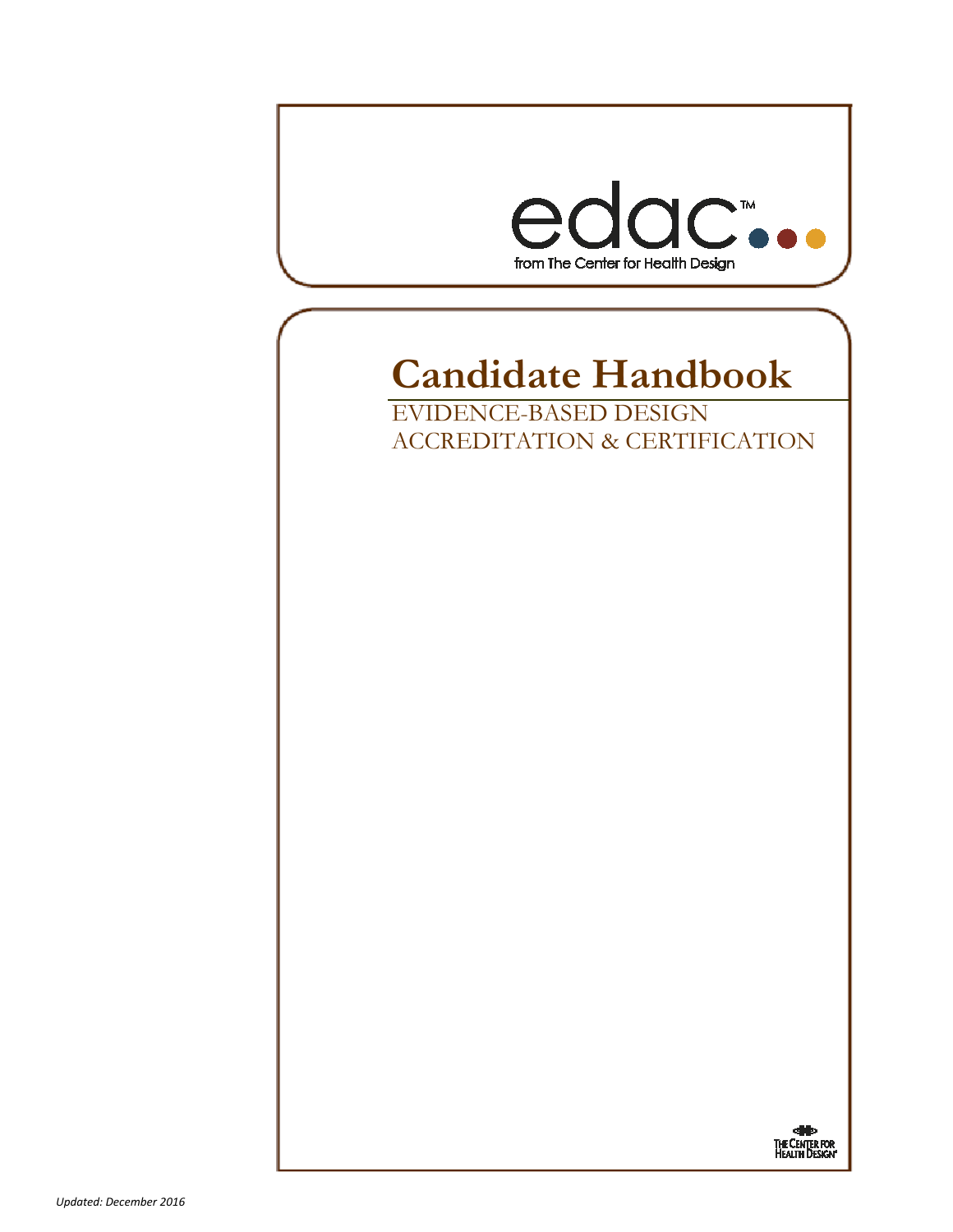# **TABLE OF CONTENTS**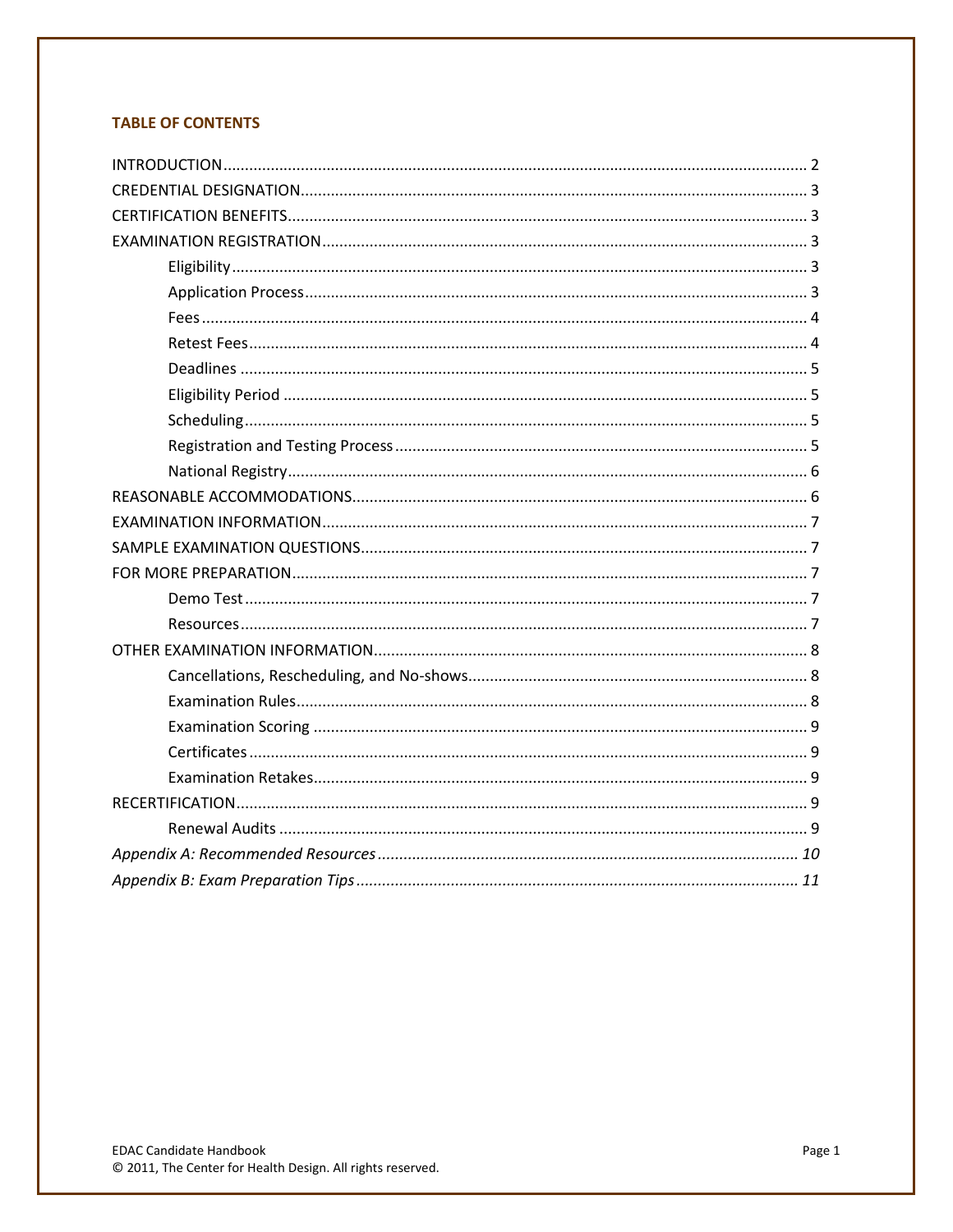### **INTRODUCTION**

The Center for Health Design (CHD) was formed in 1993 by a small cadre of pioneering healthcare and design professionals committed to advancing a singular idea – that design could be used to improve patient outcomes in healthcare environments.

Our passion proved contagious. Today, we're a far-reaching, international community leading the effort to improve the quality of healthcare facilities worldwide, as well as environments for healthy aging.

Our forward-thinking members, partners, and volunteers come from many fields including healthcare, residential care, architecture, interior design, construction, finance, customer service, product design, product manufacturing, and education.

CHD has partnered with Castle Worldwide, Inc. (Castle), a leading certification and licensure firm, to develop the Evidence-based Design Accreditation and Certification™ (EDAC) examination.

The Center for Health Design's internationally recognized EDAC program awards credentials to individuals who demonstrate a thorough understanding of how to apply an evidence-based process to the design and development of healthcare settings, including measuring and reporting results.

Evidence-Based Design (EBD) is the process of basing decisions about the built environment on credible research to achieve the best possible outcomes. Included in this process are the following eight steps:

- Define evidence-based goals and objectives
- **Find sources for relevant evidence**
- **EXECR** Critically interpret relevant evidence
- **EXECTE And INFORTH Create and innovate evidence-based design concepts**
- **Develop a hypothesis**
- **•** Collect baseline performance measures
- Monitor implementation of design and construction
- **Measure post-occupancy performance results**

A large and growing body of evidence attests to the fact that the built environment impacts patient stress, patient and staff safety, staff effectiveness, and quality of care provided in hospitals and other healthcare settings. Basing healthcare facility planning and design decisions on this evidence to achieve the best possible patient, staff, operational, and environmental outcomes is what evidence-based design is all about.

Please use this candidate handbook to understand our processes of application and registration. If you have questions about the processes described here, please contact CHD at (925) 521-9404 or [edac@healthdesign.org](mailto:edac@healthdesign.org) or contact Castle at (919) 572-6880 o[r testing@castleworldwide.com.](mailto:testing@castleworldwide.com)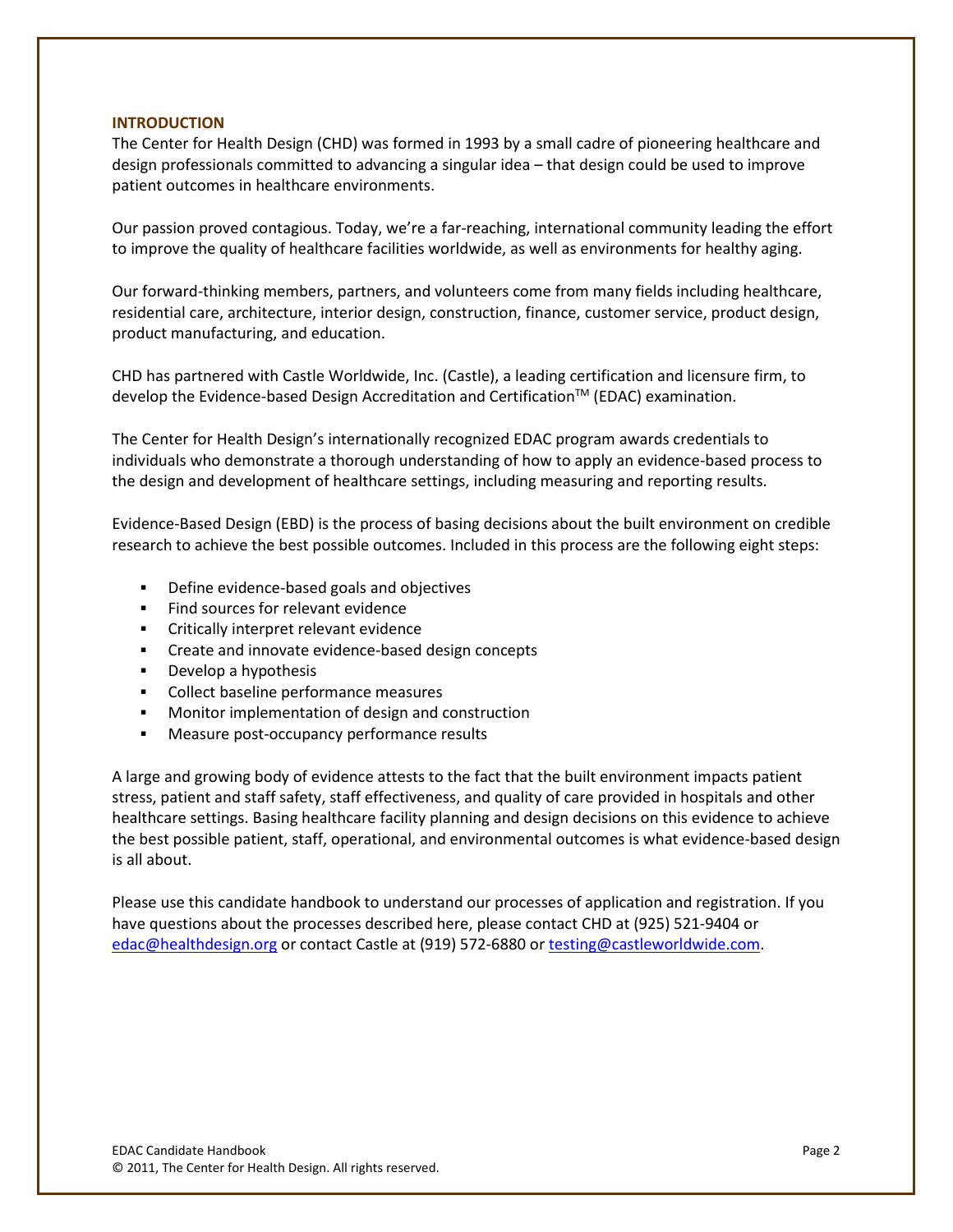### **CREDENTIAL DESIGNATION**

CHD's internationally recognized EDAC program awards credentials to individuals who demonstrate a thorough understanding of how to apply an evidence-based process to the design and development of healthcare settings, including measuring and reporting results. Candidates may use the EDAC credential as long as their certification is current.

# **CERTIFICATION BENEFITS**

- Use of the EDAC appellation to distinguish your knowledge and practice of EBD in healthcare
- Listing in a public and searchable directory of EDAC certified individuals
- **Information and tools to assist in your business development activities and help you get the full** business value of your EDAC credential
- Access to professional learning and development opportunities in EBD for healthcare
- **E** Access to discussions among peers in the private LinkedIn EDAC Group

# **EXAMINATION REGISTRATION**

### **Eligibility**

Healthcare planners, architects, interior designers, engineers, contractors, clinicians as well as anyone in the management team of a healthcare organization that has direct responsibility for planning and designing buildings should apply for the EDAC examination:

- Architects & Designers You have a method for developing design solutions that are rooted in research and likely to achieve a client's goals.
- **Hospital Executives You envision, charter and champion innovation that's good for the** triple bottom line.
- **Healthcare Providers You support and bring new ideas in healthcare design that align with** organizational goals that support the achievement of the desired results.
- Academics/Researchers/Students You are on top of the most significant, emerging discipline within the healthcare design profession and can help carry the learning forward.
- Engineering & Construction Professionals You understand the importance of researchbased design decisions and can maintain the integrity of these decisions during the engineering and construction processes.
- **Product Manufacturers You use research to inform the product development process and** participate in the design process and support improved outcomes in healthcare settings.

The goal of the EDAC program is to assure all project participants understand your responsibility and how to incorporate the evidence-based design process in healthcare design. There are no prerequisites for sitting for the examination.

### **Application Process**

Applications must be submitted prior to examination registration. Note that the examination is computer-based and offered only through Castle's approved proctored testing centers.

Applications are accepted on a continual basis. The examination is offered on-demand following the application's approval. The testing appointment must be made at least seven (7) days prior to the test date during the scheduled testing window.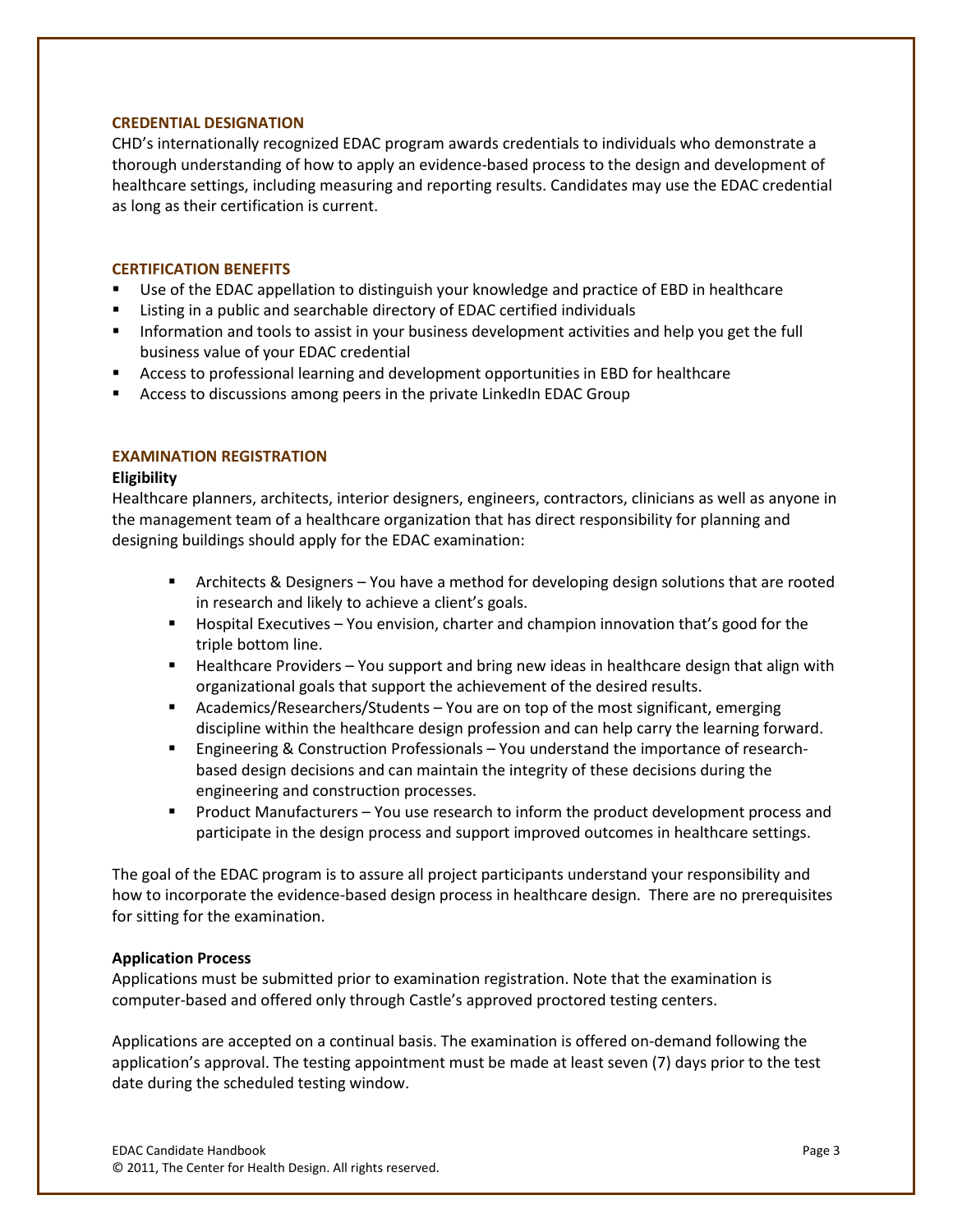### *Online Applications*

An online application is available through the CHD candidate registration system at www.castleworldwide.com/EDAC. You will be prompted to create an online profile that will serve as the basis for all interaction with Castle. You should record your username, password, and email address as used on the application for future reference and/or access to the system at a later time. You must register with the name that appears on the government-issued photo identification that you will use to enter the testing center to sit for your examination.

If you are unable to complete the online application, paper applications are available for download a[t www.castleworldwide.com/EDAC.](http://www.castleworldwide.com/aade%5d)

### *Paper Applications*

Applications submitted by mail must have all requested information or they will be considered incomplete. The candidate will have 90 days to submit the necessary information so the application can be processed. If the candidate does not complete the application within 90 days, the application will be closed, and CHD will issue a partial refund. The candidate will have to apply and pay full application fee again in order to take the examination.

If you submit a paper application, PLEASE DO NOT subsequently submit an online application. Once your paper application has been processed, you will receive an email (notification) from Castle with your username and password to access the CHD candidate scheduling system.

Complete applications will be evaluated and candidate eligibility determined within seven (7) business days of receipt. If the application is incomplete, a notice will be issued to the candidate either by email or first-class mail. If the application is not completed within 90 days of submission, the application will be closed.

#### **Fees**

The examination fee is as follows. The examination fee includes the processing of the examination registration and one testing appointment.

- \$375 First time examination fee
- \$255 Second or third time examination fee
- \$65 Additional international testing fee (if applicable)
- \$50 Late registration fee (if applicable)

The fee must be paid in U.S. funds to Castle by Visa or MasterCard. A money order or cashier's check will also be accepted with paper applications. Examination fees are non-refundable.

### **Retest Fees**

Candidates who fail the examination will receive information on scheduling a second testing appointment. The examination retake fee is \$255. This fee must be paid before scheduling a new testing appointment.

All retest fees are non-refundable.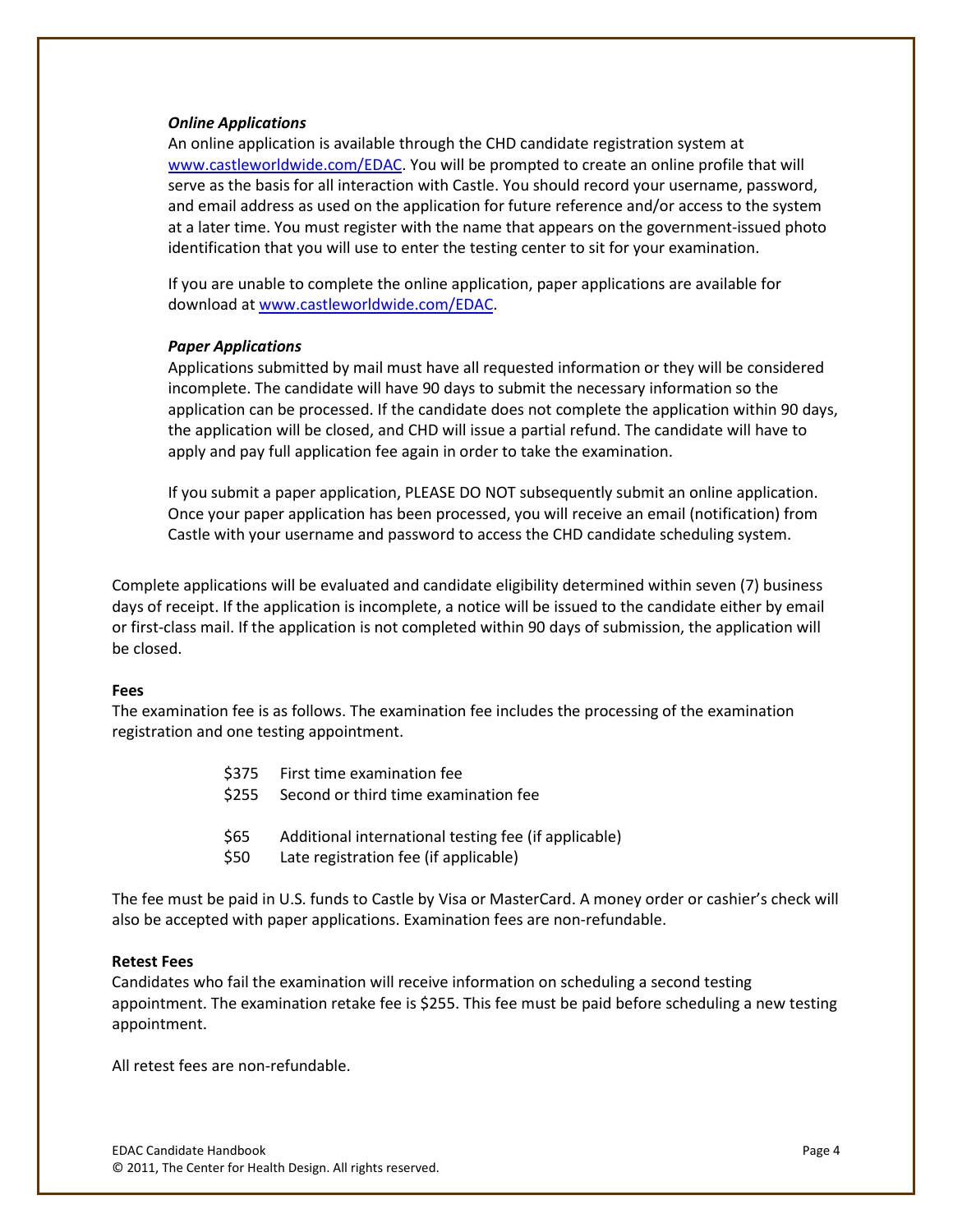# **Deadlines**

Candidates are strongly encouraged to complete their applications at least 60 days prior to their desired testing date.

# **Eligibility Period**

Candidate eligibility will be valid for 366 days. Candidates will be permitted no more than three testing attempts during the 366-day eligibility period with at least a 60-day waiting period between testing attempts. If a candidate does not take the examination for which he/she applied or successfully complete the application within 366-day eligibility period, the application will be closed and the candidate must submit a new application with the "first time" candidate fees. An email reminder will be issued to schedule testing to eligible candidates who have not yet completed test scheduling.

# **Scheduling**

Applications are accepted on a continual basis. Upon approval of an application, Castle will send notification of eligibility to sit for the examination and will provide a *Notice to Schedule* (NTS) with a username, password, and directions on how to schedule a testing session. Most test sites will have morning and afternoon testing sessions available. Castle will do its best to accommodate the requested test site and date. Seats are filled on a first-come, first-served basis, based on test center availability.

Candidates will receive confirmation including exact test location, date, and time via email, which must be printed and taken to the site on the test date. **The candidate must take this document to the site on the test date.** 

# **Registration and Testing Process**

- 1. Review this candidate handbook prior to scheduling your examination. Failure to follow the instructions can cause a delay of your examination registration. For questions regarding examination registration, contact Castle at [testing@castleworldwide.com.](mailto:testing@castleworldwide.com)
- 2. Complete the exam registration [\(www.castleworldwide.com/EDAC\)](http://www.castleworldwide.com/chd) and pay your testing fee. You must register with your full name as it appears on your government-issued photo identification. In order to receive important electronic correspondence about scheduling your testing session, please ensure that your email program will accept emails from ibt@castleworldwide.com.
- 3. Schedule a testing session. (See "Scheduling" on page 5 of this handbook.)

Candidates must submit their test scheduling request at least seven (7) days prior to their preferred test date.

4. You will be notified of the exact test location, date, and time via email. You must bring your printed confirmation with you to the test site.

You must also bring a current photo identification with signature to the test site. Acceptable forms of identification include a driver's license, passport, and government-issued identification card. Unacceptable forms of identification include a gym membership, warehouse membership, school identification card, credit card, and identification with signature only (no photo).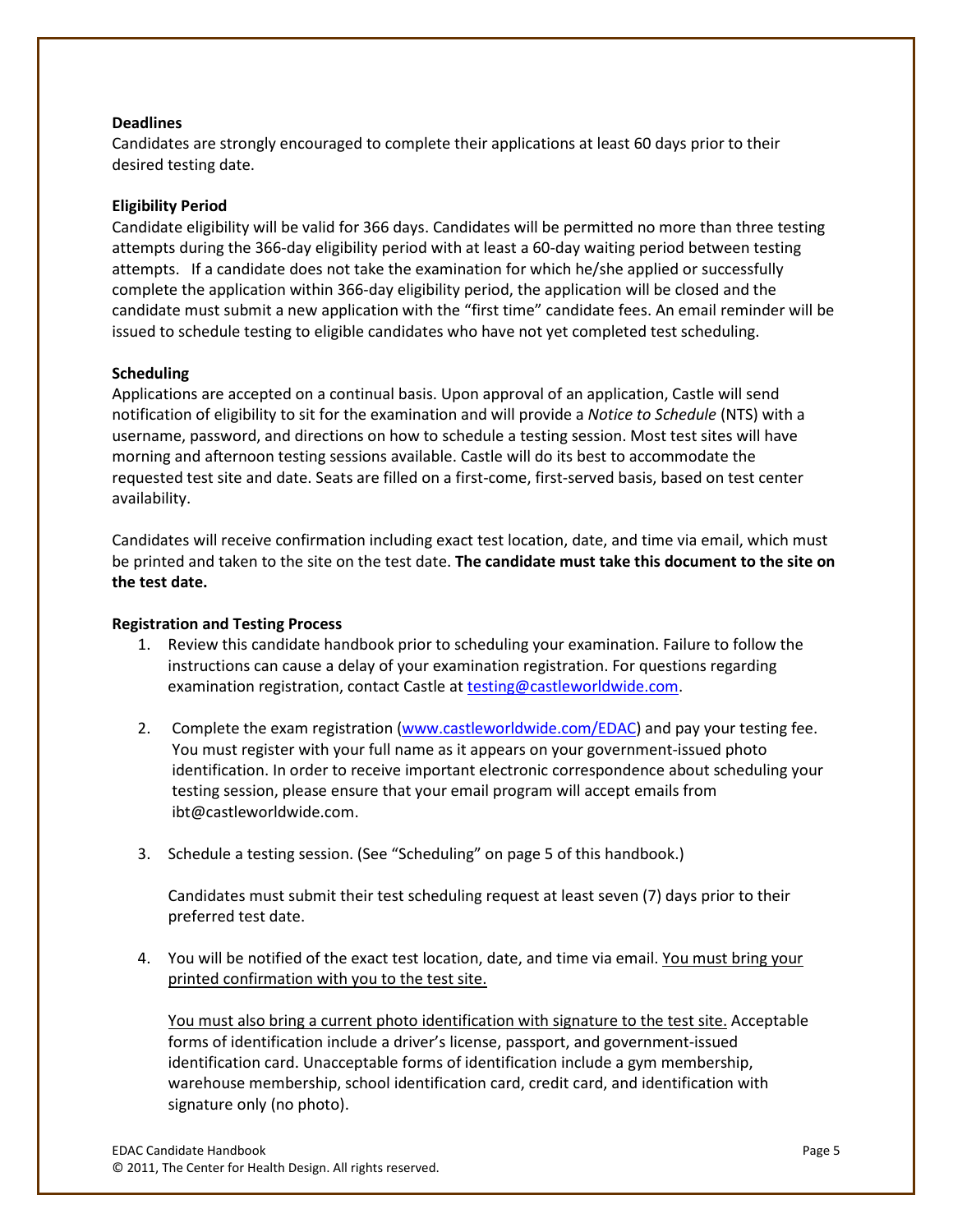- 5. Please plan to arrive at the testing center at least 15 minutes prior to the start of the testing session. Those who arrive late for testing sessions may not be permitted to test.
- 6. Sit for the examination. The examination consists of 110 multiple-choice questions. You will be given two (2) hours to complete the examination.
- 7. Examination results will be issued at the testing center upon successful submission of the examination. *Please note that, on occasion, scores may be held for statistical analysis. If this occurs, you will be notified of your scores via mail. Scores will not be released by email, fax, or telephone.*

### **National Registry**

CHD will be maintaining a national registry of certified individuals for public access. Within the CHD EDAC examination application, applicants and certified individuals can choose to be included on this registry. Benefits of allowing your name to appear on the registry will be for verification of credentials by clients, employers, and colleagues. More details regarding the public registry are available within the CHD EDAC examination application.

#### **REASONABLE ACCOMMODATIONS**

Reasonable accommodations provide candidates with disabilities a fair and equal opportunity to demonstrate their knowledge and skills in the essential functions being measured by the examination. Reasonable accommodations are decided based on the individual's specific request, disability, documentation submitted, and appropriateness of the request. Reasonable accommodations do not include steps that fundamentally alter the purpose or nature of the examination.

Reasonable accommodations generally are provided for candidates who have a physical or mental impairment that substantially limits that person in one or more major life activities (e.g., walking, talking, hearing, and performing manual tasks); have a record of such physical or mental impairment; or are regarded as having a physical or mental impairment.

To apply for reasonable accommodations, the candidate must request the accommodations in the application process and provide documentation that supports reasonable accommodations provided by an appropriate licensed professional on the professional's letterhead. The documentation must include a diagnosis of the disability and specific recommendations for accommodations.

Requests for accommodations must be submitted no later than 45 days prior to opening of the candidate's preferred testing window and candidates must submit their scheduling request at least 30 days prior to their preferred test date within the testing window. It is recommended that this documentation be submitted at least 45 days prior to the preferred testing date.

For more information regarding reasonable accommodations, please contact Castle or CHD.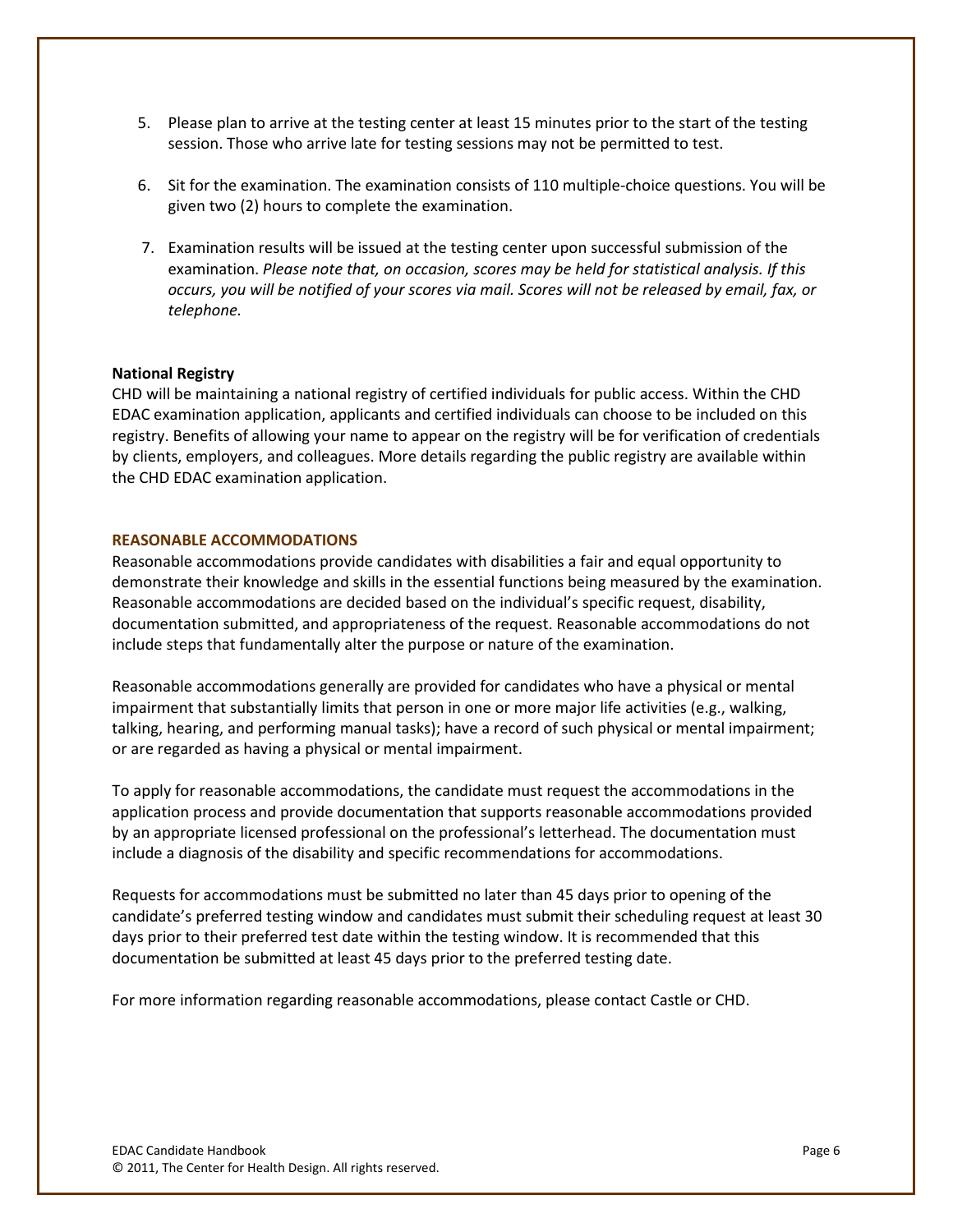### **EXAMINATION INFORMATION**

There are 110 questions on this examination. Of these, 100 are scored questions and 10 are pretest questions that are not scored. Pretest questions are used to determine how well these questions will perform before they are used on the scored portion of the examination. The pretest questions cannot be distinguished from those that will be scored, so it is important for a candidate to answer all questions. A candidate's score, however, is based solely on the 100 scored questions. Performance on pretest questions does not affect a candidate's score.

This test content outline identifies the areas that are included on the examination. The percentage and number of questions in each of the major categories of the scored portion of the examination are also shown.

| Category      | <b>Domains of Practice</b>           | <b>Percent of the Exam</b> |
|---------------|--------------------------------------|----------------------------|
|               | Evidence-based Design for Healthcare | 28%                        |
| $\mathsf{II}$ | Research                             | 30%                        |
| Ш             | Predesign                            | 20%                        |
| IV            | Design                               | 15%                        |
| v             | <b>Construction and Occupancy</b>    | 7%                         |
|               | Total                                | 100%                       |

There are three types of questions on the examination: recall, analysis, and application. For more information about the test content, see the full outline at www.healthdesign.org/edac/certification.

#### **SAMPLE EXAMINATION QUESTIONS**

Sample examination questions can be accessed and reviewed at the following link: [www.healthdesign.org/edac/certification.](http://www.healthdesign.org/edac/certification)

Please allow one hour to complete the 30 sample questions.

#### **FOR MORE PREPARATION**

#### **Demo Test**

Castle offers a free online tutorial and unscored demo test to familiarize candidates with the computerbased testing environment. The online demonstration and tutorial are accessible at any time, anywhere, through any computer with Internet access. Candidates may access the tutorial and demo on Castle's websit[e https://www.castleworldwide.com/cww/take-a-sample-test.](https://www.castleworldwide.com/cww/take-a-sample-test) The demo is not intended to be a review of CHD examination content.

#### **Resources**

A list of recommended resources can be found in Appendix A of this document.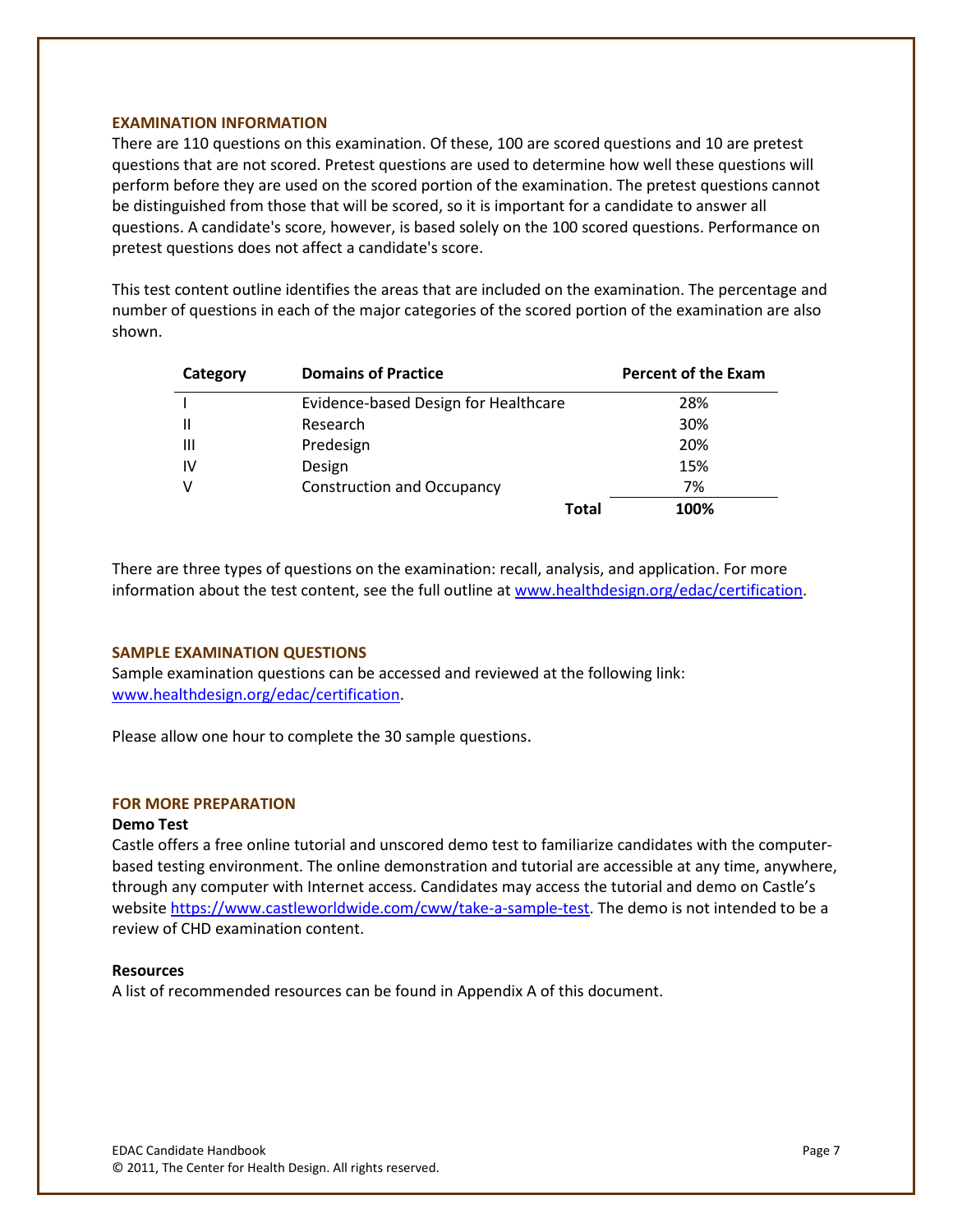# **OTHER EXAMINATION INFORMATION**

### **Cancellations, Rescheduling, and No-shows**

You may cancel or reschedule a testing session up to four (4) business days before your testing appointment through the online scheduling system. A \$50 nonrefundable fee will apply.

| Day of Testing Appointment: | <b>Must Reschedule/Cancel By:</b> |
|-----------------------------|-----------------------------------|
| Monday                      | Tuesday of the previous week      |
| Tuesday                     | Wednesday of the previous week    |
| Wednesday                   | Thursday of the previous week     |
| Thursday                    | Friday of the previous week       |
| Friday                      | Monday of the current week        |
| Saturday                    | Tuesday of the current week       |

Not appearing for your testing appointment or rescheduling your exam less than four (4) business days before your testing appointment will count as your testing appointment. You will be marked as a noshow candidate and your testing fees will be forfeited.

# **Examination Rules**

CHD and Castle follow industry standard testing rules as outlined below.

# **Prohibited Items**

Candidates are expressly prohibited from bringing the following items to the test site:

- Cameras, cell phones, optical readers, or other electronic devices that include the ability to photograph, photocopy, or otherwise copy test materials
- Notes, books, dictionaries, or language dictionaries
- **Book bags or luggage**
- **F** iPods, MP3 players, headphones, or pagers
- Calculators, computers, PDAs, or other electronic devices with one or more memories
- **Personal writing utensils (i.e., pencils, pens, and highlighters)**
- Watches
- Food and beverage
- Hats, hoods, or other headgear

If Castle testing personnel determine that you have brought any such items to the test site, they may be demanded and held for an indefinite period of time by Castle testing personnel. We reserve the right to review the memory of any electronic device that may be in your possession at the testing center to determine whether any test materials have been photographed or otherwise copied.

If our review determines that any test materials are in the memory of any such device, we reserve the right to delete such materials and/or retain them for subsequent disciplinary action. Upon completion of our review and any applicable deletions, we will return your device to you, but will not be responsible for the deletion of any materials that may result from our review, whether or not such materials are test materials.

By bringing any such device into the test site in contravention of our policies, you expressly waive any confidentiality or other similar rights with respect to your device, our review of the memory of your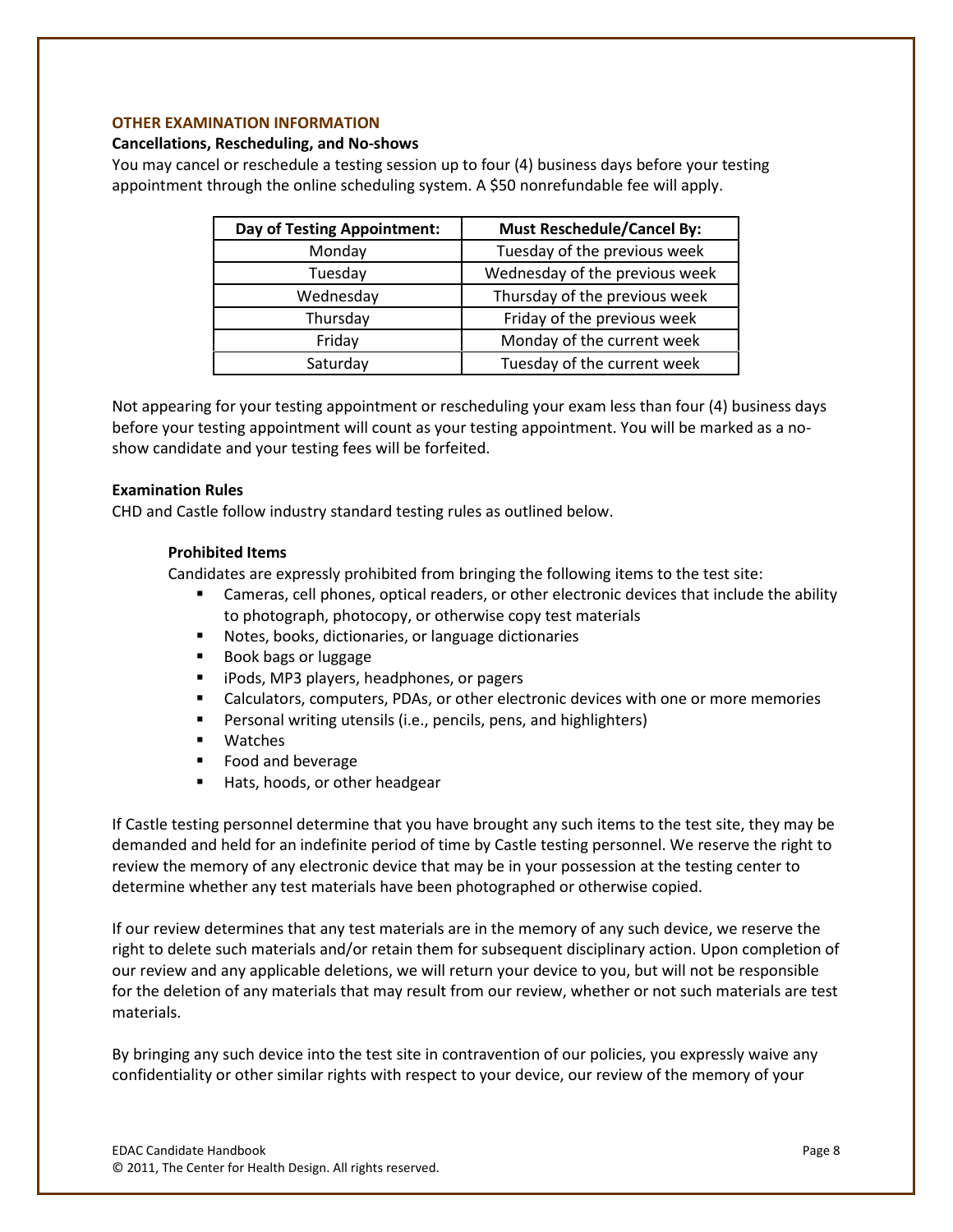device and/or the deletion of any materials. Castle, the examination site, and the test administration staff are not liable for lost or damaged items brought to the examination site.

#### **Examination Scoring**

Examination results will be issued at the testing center upon successful submission of the examination. *Please note that, on occasion, scores may be held for statistical analysis. If this occurs, you will be notified of your scores via mail. Scores will not be released by email, fax, or telephone.*

For paper examinations taken on site at conferences, test results will not be immediately available. You will be notified of your score via mail after the test date.

### **Certificates**

After passing the examination, candidates will receive a personalized certificate, which is suitable for framing, and a wallet card.

### **Examination Retakes**

Individuals who do not pass the certification examination may retest 60 days after each testing attempt, with up to three testing attempts within the 366-day eligibility period. All candidates eligible to retest will receive a new Notice to Schedule (NTS) after a 60-day waiting period. Candidates will be able to schedule their exam and pay the \$255 retake fee at time of scheduling. Scheduling will not be completed until the retake fee has been paid.

#### **RECERTIFICATION**

Certification renewal must be completed every two (2) years, and certified individuals must complete six (6) continuing education hours and pay the \$95 renewal fee during the two-year period to maintain certification. Effective in September 2011, Castle will send out reminders four (4) months (by email and U.S. mail) and one (1) months (by email) prior to certification expiration. Candidates will be able to recertify up to 90 days after their certification expiration with an additional \$50.00 late fee, in addition to the recertification fee. The application will need to be submitted online before the 90-day grace period ends. **It is the candidate's responsibility to update Castle with any changes in contact information.**

#### **Renewal Audits**

A percentage of renewal candidate applications will be audited to ensure compliance with the renewal criteria. Applications for audit will be selected randomly. If your application is selected for audit, you will be provided with instructions on how to supply satisfactory documentation that supports your compliance with the renewal criteria.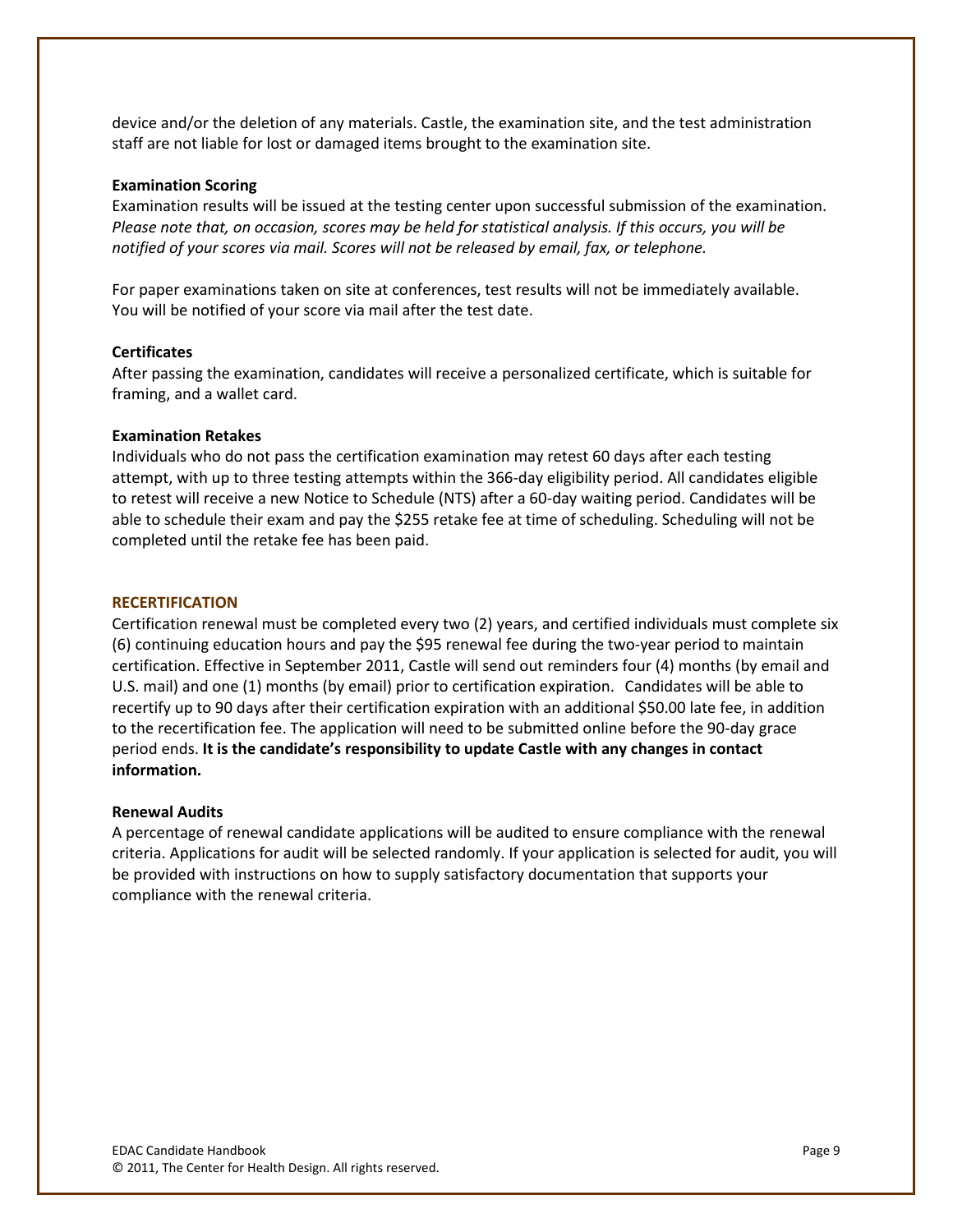# *Appendix A: Recommended Resources*

Evidence-based design is an evolving discipline. CHD offers the latest resources and tools for enhancing your knowledge and practice of evidence-based design and healthcare quality and safety.

EDAC's Second Edition Study Guides prepare you for the exam and are references for practical application of EBD. The **Detailed Content Outline** covers all of the topics that will be included on the exam. It can be used alongside the study guides to understand what is most important to study. <http://www.healthdesign.org/edac/certification>

- **Volume 1:** *An Introduction to Evidence-Based Design: Exploring Healthcare and Design* explains the components of the healthcare delivery system, the trends affecting it and the various settings in which care delivery occurs. [https://www.healthdesign.org/store/products/books/introduction-evidence-based-design](https://www.healthdesign.org/store/products/books/introduction-evidence-based-design-exploring-healthcare-and-design-edac-study-g)[exploring-healthcare-and-design-edac-study-g](https://www.healthdesign.org/store/products/books/introduction-evidence-based-design-exploring-healthcare-and-design-edac-study-g)
- **Volume 2:** *Building the Evidence Base: Understanding Research in Healthcare Design* explores the value of using credible evidence in healthcare projects, and how design solutions are empirically evaluated and scientific evidence is generated through research. [https://www.healthdesign.org/store/products/books/building\\_evidence\\_base\\_understanding\\_r](https://www.healthdesign.org/store/products/books/building_evidence_base_understanding_research_healthcare_design_edac_study_guid) [esearch\\_healthcare\\_design\\_edac\\_study\\_guid](https://www.healthdesign.org/store/products/books/building_evidence_base_understanding_research_healthcare_design_edac_study_guid)
- **Volume 3:** *Integrating Evidence-Based Design: Practicing the Healthcare Design Process* offers practical examples from real case studies to show how EBD is applied and measured and integrated into the typical design process. [https://www.healthdesign.org/store/products/books/integrating-evidence-based-design](https://www.healthdesign.org/store/products/books/integrating-evidence-based-design-practicing-healthcare-design-process-edac-stu)[practicing-healthcare-design-process-edac-stu](https://www.healthdesign.org/store/products/books/integrating-evidence-based-design-practicing-healthcare-design-process-edac-stu)

Visit<http://www.healthdesign.org/edac/additional-resources> for more information and additional resources.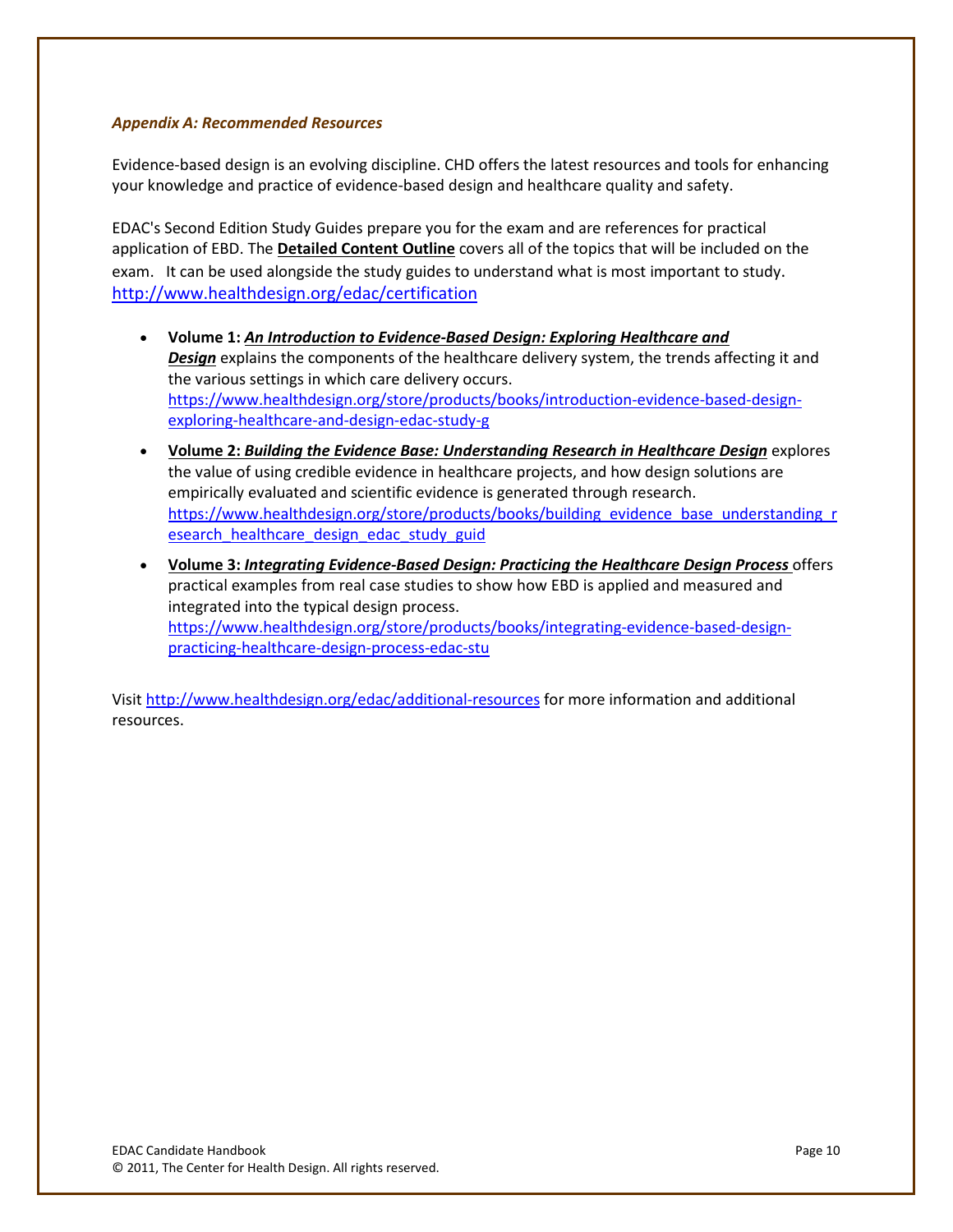# *Appendix B: Exam Preparation Tips*

### **How to Study**

CHD encourages candidates to prepare for the examination by using resources such as those listed in this handbook. (*A list of recommended resources can be found in Appendix A.)*

Plan your review methods well in advance of the examination. Think about the study method that is best for you (e.g., individual review, study group, class) and the types of materials that are most helpful (e.g., textbooks, audio or video programs, outlines, memory aids). It may also be helpful to use materials given to you during training activities related to your work.

# **Managing Test Anxiety**

A little anxiety regarding test taking can be helpful because it stimulates and motivates you to perform at your best; however, severe anxiety can hinder test performance. If you know that you frequently experience severe test anxiety, consider preparing yourself for the examination by developing plans and using resources to help reduce your anxiety. In addition, an online demonstration and tutorial are available at [http://www.castleworldwide.com/cww/take-a-sample-test.](http://www.castleworldwide.com/cww/take-a-sample-test) The demonstration and tutorial will familiarize you with the testing environment. They are not intended to be a review of EDAC examination content.

Before the day of the examination, visualize and rehearse the testing situation. Imagine yourself taking the examination with a positive attitude and focused, but calm, behavior.

Take measures to reduce your stress during the examination. Use deep-breathing techniques, and be sure to stretch your muscles periodically. Such exercises can reduce both physical and mental stress. If necessary, take a few minutes to imagine a calm, pleasant scene, and repeat positive phrases.

Do not let the comments or behavior of testing personnel or other examinees make you anxious. As examinees are taking different versions of the examination, examinees will finish at different times – some finishing very early, others taking the full two (2) hours. Examinees who finish more quickly than you may not perform any better than you. Everyone works at his or her own speed. Some of the best test performers routinely use the total allocated time. Remember that (a) there is no limit to the number of examinees who can receive passing scores, (b) there is no bonus for completing the examination early, and (c) you are not competing with anyone else.

Eating well, avoiding too much alcohol, and maintaining a regular sleep pattern for several days before the examination will help you to be physically prepared. Also, on the day before you take the test, collect all the supplies you will need and choose comfortable clothing. Knowing that you are prepared for the test will help to reduce your anxiety.

Finally, your best method for controlling your anxiety is to feel prepared for the test. Designing a study plan well in advance will help you get ready.

# **Tips for Taking the Examination**

 Budget your time well. Because you will have two (2) hours to complete 110 questions, you will want to complete more than half (55) in less than half the time. This is because you will want extra time after completing the full examination to review questions you either skipped or